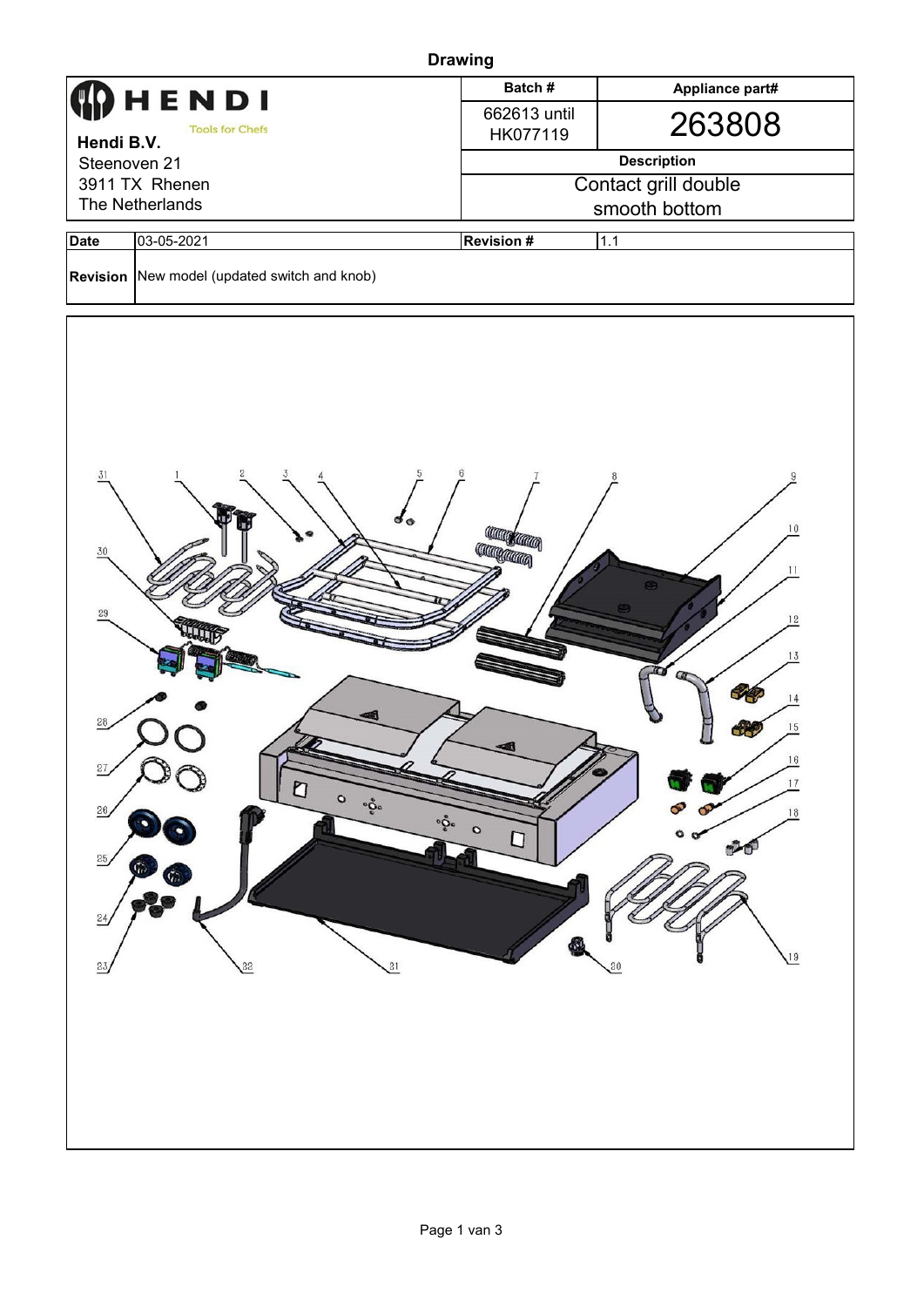## **Bill of materials (BOM)**

| $111$ of $111$ along $100$ $100$ |                                                     |                  |                      |                            |                |  |  |  |  |
|----------------------------------|-----------------------------------------------------|------------------|----------------------|----------------------------|----------------|--|--|--|--|
| HENDI                            |                                                     |                  | Batch#               | Appliance part#            |                |  |  |  |  |
|                                  |                                                     |                  | 662613 until         |                            |                |  |  |  |  |
| <b>Tools for Chefs</b>           |                                                     |                  | HK077119             | 263808                     |                |  |  |  |  |
| Hendi B.V.                       |                                                     |                  |                      |                            |                |  |  |  |  |
| Steenoven 21                     |                                                     |                  | <b>Description</b>   |                            |                |  |  |  |  |
| 3911 TX Rhenen                   |                                                     |                  | Contact grill double |                            |                |  |  |  |  |
| The Netherlands                  |                                                     |                  | smooth bottom        |                            |                |  |  |  |  |
|                                  |                                                     |                  |                      |                            |                |  |  |  |  |
| <b>Date</b>                      | 03-05-2021                                          | <b>Revision#</b> |                      | 1.1                        |                |  |  |  |  |
|                                  | <b>Revision</b> New model (updated switch and knob) |                  |                      |                            |                |  |  |  |  |
| Item                             | <b>Description</b>                                  | Part#            | Quantity             | <b>Remark</b>              | <b>Picture</b> |  |  |  |  |
| 1A                               | <b>Hi-limiter</b>                                   | 902004           | $\overline{2}$       |                            |                |  |  |  |  |
| 1B                               | <b>Bracket</b>                                      | n/a              | 2                    |                            |                |  |  |  |  |
| 1 <sup>C</sup>                   | Reset rod                                           | 902042           | 2                    |                            |                |  |  |  |  |
| $\overline{c}$                   | Silicone plug                                       | nss              | $\overline{c}$       | Available as 912157        |                |  |  |  |  |
| 3                                | Frame of handle                                     | 912157           | $\overline{2}$       | Incl. item 2,5 and 8       |                |  |  |  |  |
| 4                                | Upper axle                                          | n/a              | 2                    |                            |                |  |  |  |  |
| 5                                | Handle plug                                         | nss              | 4                    | Available as 912157        |                |  |  |  |  |
| 6                                | Back axle                                           | 912195           | $\overline{2}$       |                            |                |  |  |  |  |
| 7                                | Torsion spring                                      | 901908           | 2                    |                            |                |  |  |  |  |
| 8                                | Handle                                              | nss              | 2                    | Available as 912157        |                |  |  |  |  |
| 9                                | Upper grill plate (left)                            | n/a              | 1                    |                            |                |  |  |  |  |
| 10<br>$\overline{11}$            | Upper grill plate (right)<br>Wire guide tube (left) | n/a              | 1<br>1               |                            |                |  |  |  |  |
| 12                               | Wire guide tube (right)                             | n/a<br>n/a       | 1                    |                            |                |  |  |  |  |
| 13                               | Upper brake shoe                                    | nss              | $\overline{2}$       | Available as 932278        |                |  |  |  |  |
| 14                               | Brake shoe complete set                             | 932278           | $\overline{c}$       | Incl. item 13 and 18       |                |  |  |  |  |
| 15                               | Switch                                              | 205426           | $\overline{2}$       |                            |                |  |  |  |  |
| 16                               | Indicator light (orange)                            | 912003           | 2                    | Incl. item 17              |                |  |  |  |  |
| $\overline{17}$                  | O-ring                                              | nss              | $\overline{2}$       | Available as 912003        |                |  |  |  |  |
| 18                               | Brkae shoe stand-off                                | nss              | 4                    |                            |                |  |  |  |  |
| 19                               | Bottom heating element                              | 904510           | 2                    |                            |                |  |  |  |  |
| 20                               | Cord inlet with retention                           | 912201           | 1                    |                            |                |  |  |  |  |
| 21                               | Lower grill plate                                   | n/a              | 1                    |                            |                |  |  |  |  |
| 22                               | Power cord                                          | 912027           | 1                    |                            |                |  |  |  |  |
| 23                               | Feet                                                | 912058           | 4                    | Set of 4                   |                |  |  |  |  |
| $\overline{24}$                  | Knob thermostat                                     | 942222           | 2                    | Incl. item 25,26,27 and 28 |                |  |  |  |  |
| $\overline{25}$                  | Ground plate                                        | nss              | $\overline{2}$       | Available as 942222        |                |  |  |  |  |
| 26                               | Graduation ring                                     | nss              | $\overline{c}$       | Available as 942222        |                |  |  |  |  |
| 27                               | $O$ -ring                                           | nss              | $\overline{2}$       | Available as 942222        |                |  |  |  |  |
| 28                               | Knob insert                                         | nss              | $\overline{2}$       | Available as 942222        |                |  |  |  |  |
| 29                               | Thermostat                                          | 902011           | $\overline{2}$       |                            |                |  |  |  |  |
| 30                               | Terminal                                            | 942239           | $\mathbf{1}$         |                            |                |  |  |  |  |
| 31                               | <b>Upper heating element</b>                        | 904503           | $\overline{2}$       |                            |                |  |  |  |  |
|                                  |                                                     |                  |                      |                            |                |  |  |  |  |
|                                  |                                                     |                  |                      |                            |                |  |  |  |  |
| n/a                              | -> not available                                    |                  | nss                  | -> not sold separately     |                |  |  |  |  |